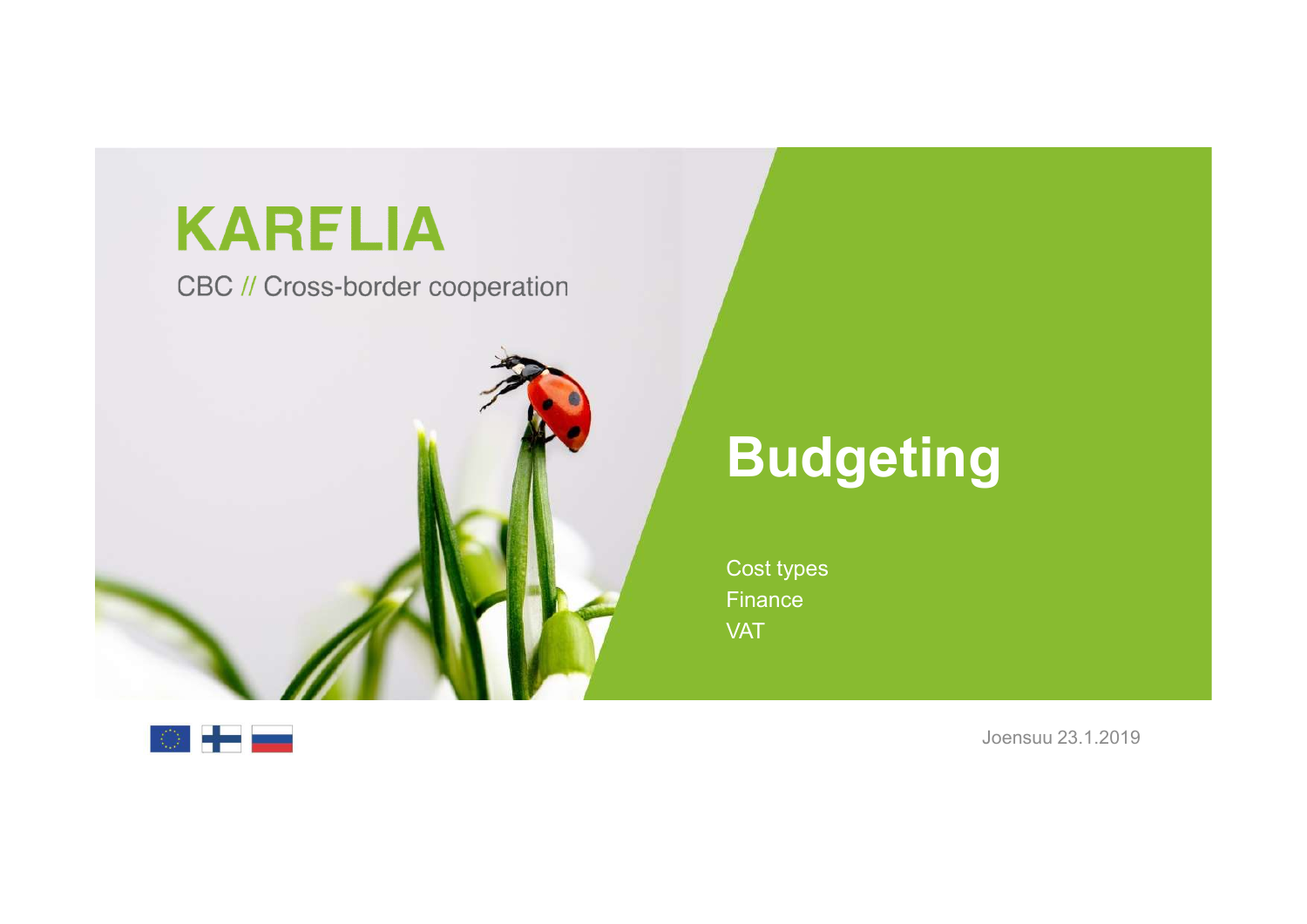

# **Example LIA**<br>BC//Cross-border cooperation<br>**Cost types for regular project**<br>1. Staff<br>2. Travel **EDETTA BC//Cross-border cooperation**<br> **COSt types for regular project**<br>
1. Staff<br>
2. Travel<br>
3. Equipment and supplies<br>
4. Small-scale investments<br>
5. External expertiese and services<br>
6. Admistrative costs

- 1. Staff
- 2. Travel
- 3. Equipment and supplies
- 
- 5. External expertiese and services
- 6. Admistrative costs
- 7. Investments

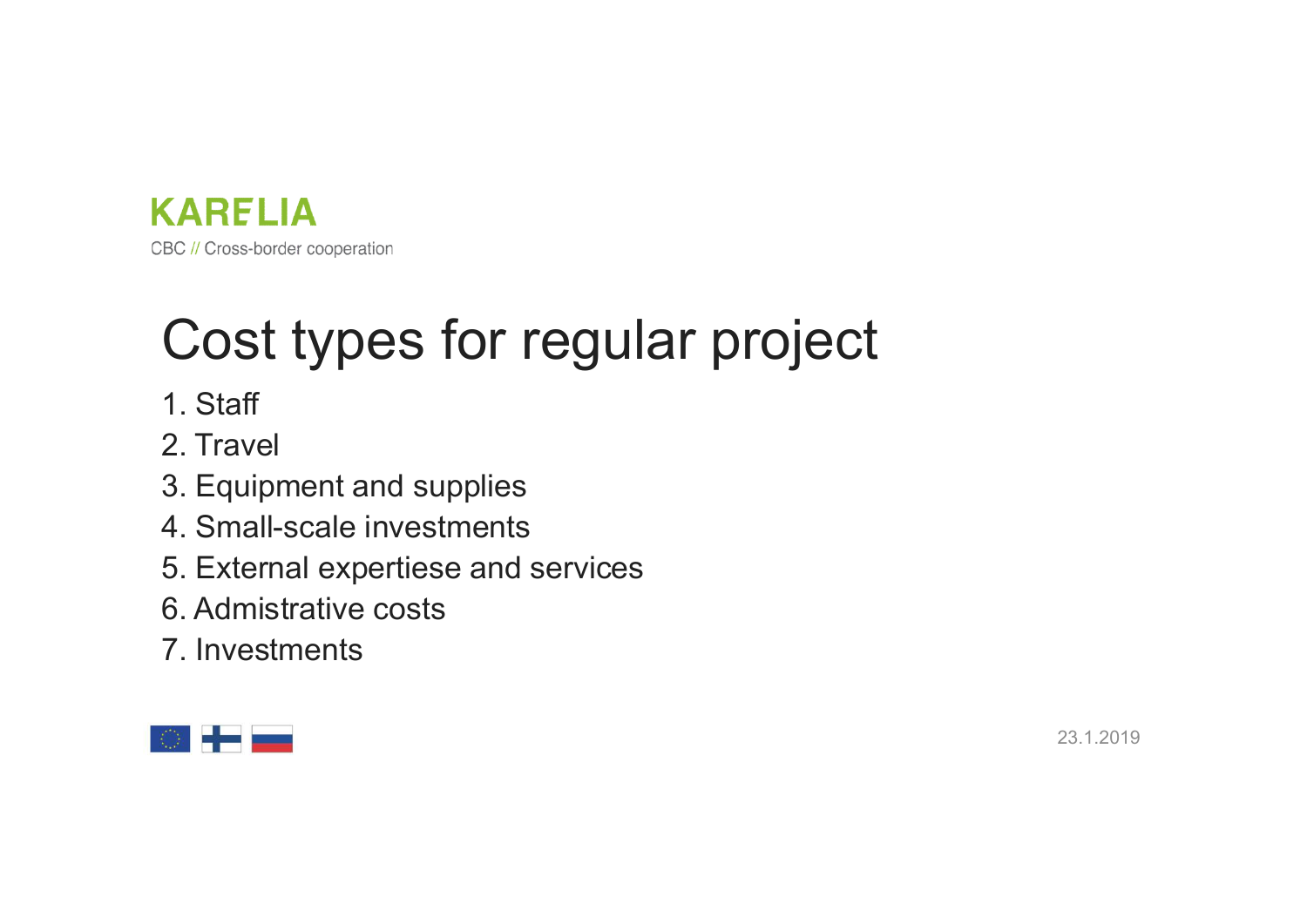



- Cost related to activities which the project partners would not carry out if the<br>• Cost related to activities which the project partners would not carry out if the<br>• Only Project personnel Salary + Compulsory social char
- **ARELIA**<br> **1. Staff** (Programme Manual, page 59.)<br>
 Cost related to activities which the project partners would not carry out if the<br>  **Only Project personnel** Salary + Compulsory social charges (the basic unit is<br>
 The RELIA<br>
Cross-border cooperation<br>
Cost related to activities which the project partners v<br>
project was not undertaken.<br>
Only Project personnel Salary + Compulsory socia<br>
monthly salary)<br>
The project work is based on the emp FRICH SC // Cross-border cooperation<br>
• Cost related to activities which the project partners would not carry out if the<br>
project was not undertaken.<br>
• Only Project personnel Salary + Compulsory social charges (the basic 1. Staff (Programme Manual, page 59.)<br>• Cost related to activities which the project partners would not carry out if the<br>project was not undertaken.<br>• Only Project personnel Salary + Compulsory social charges (the basic un
- 
- 

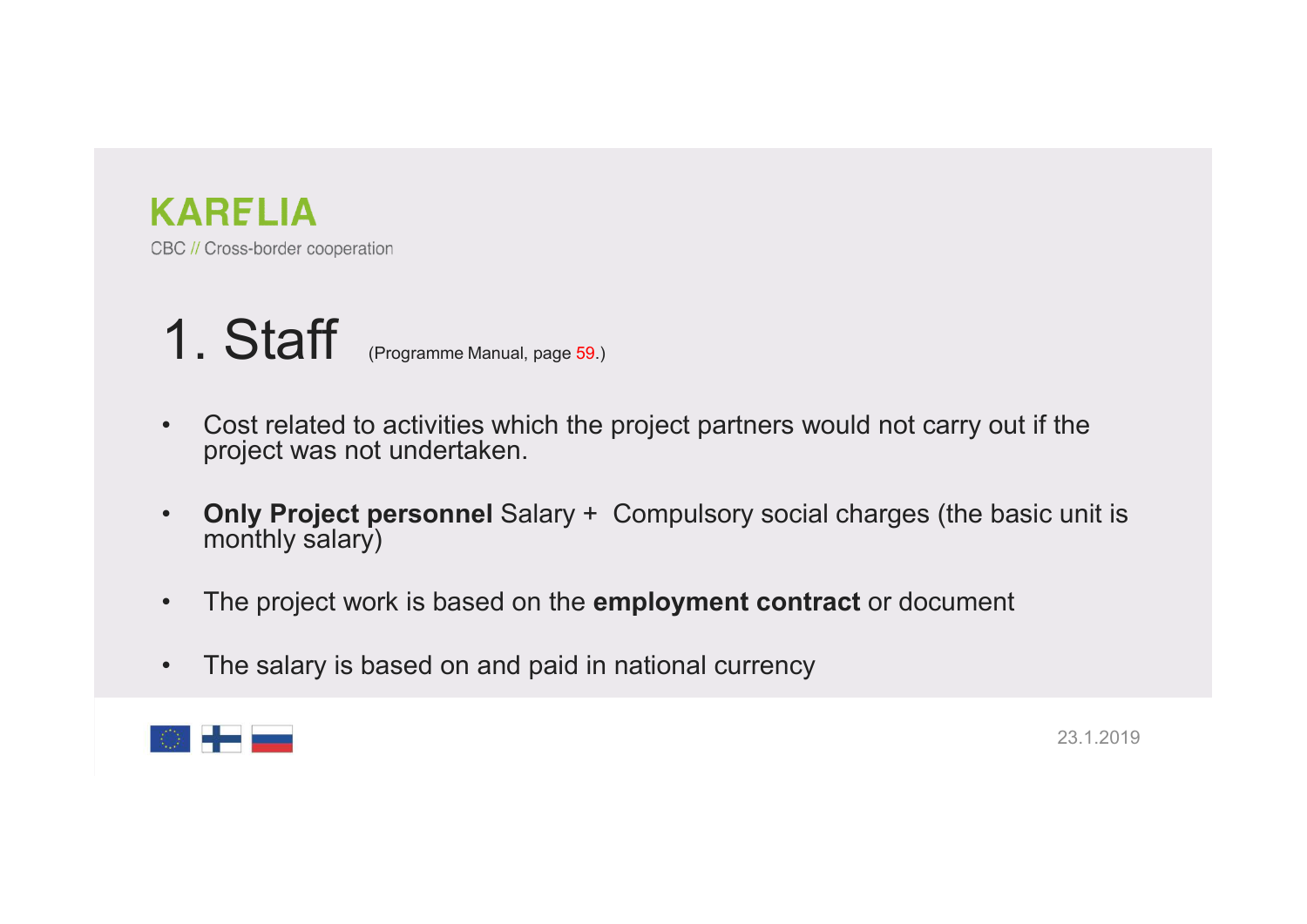

### 2. Travel (Programme Manual, page 63.)

- EC // Cross-border cooperation<br>
2. Travel (Programme Manual, page 63.)<br>
 Only project personnels expenditure on travel, accomodation and daily allowance on trips related to the project implementation. **RELIA**<br>
Cross-border cooperation<br> **Circle (Programme Manual, page 63.)**<br> **Only project personnels** expenditure on travel, accomodation and<br>
daily allowance on trips related to the project implementation.<br>
Accommodation, V EC // Cross-border cooperation<br>
2. Travel (Programme Manual, page 63.)<br>
• Only project personnels expenditure on travel, accomodation and<br>
daily allowance on trips related to the project implementation.<br>
• Accommodation, V **RELIA**<br>
Coss-boder cooperation<br> **Travel** (Programme Manual, page 63.)<br> **Only project personnels** expenditure on travel, accomodation and<br>
daily allowance on trips related to the project implementation.<br>
Accommodation, Vis 2. Travel <sub>(Programme Manual, page 63.)</sub><br>• Only project personnels expenditure on travel, accomodation and daily allowance on trips related to the project implementation.<br>• Accommodation, Visa cost, travel, taxi fares, car
- 
- 

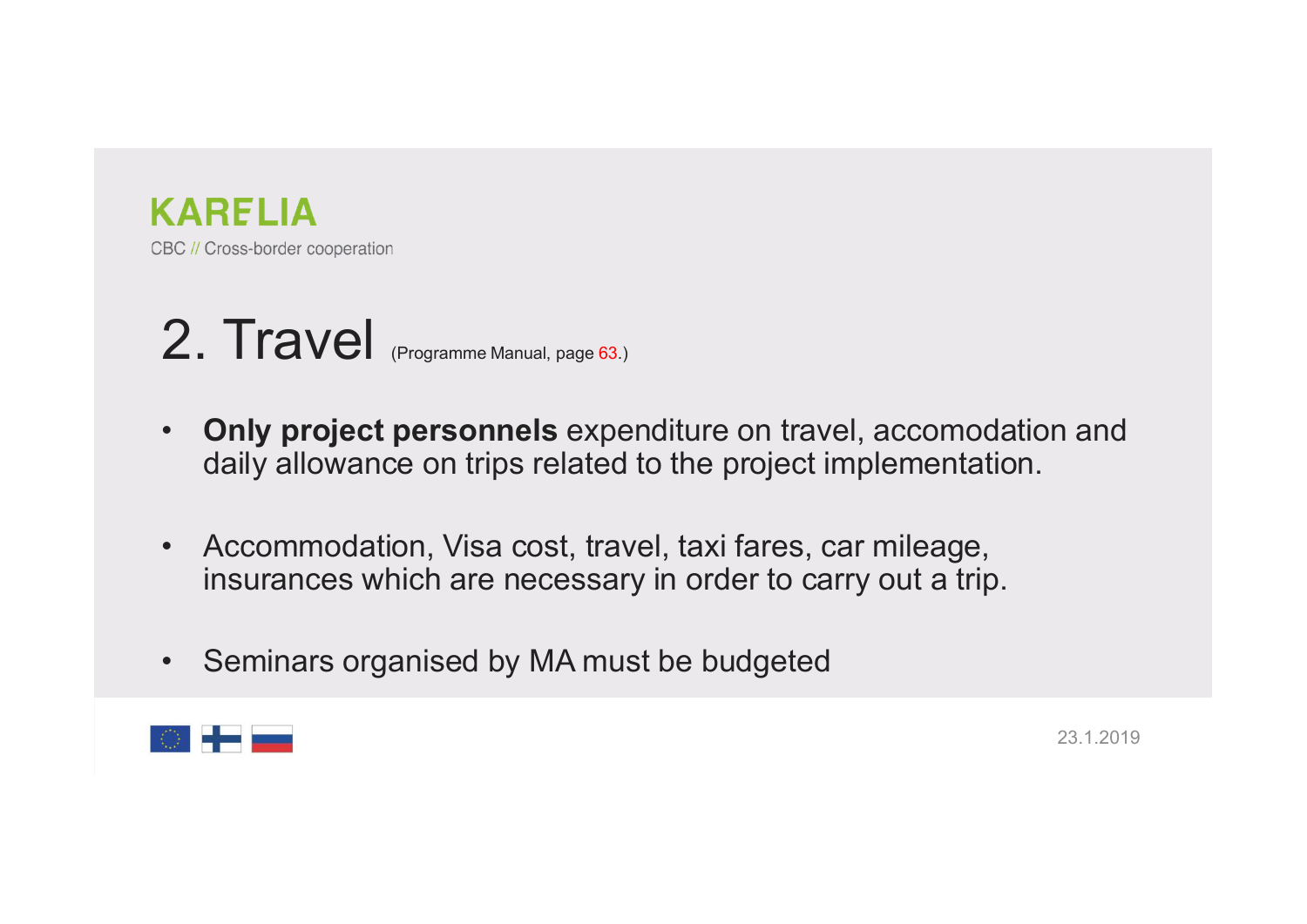

## 3. Equipment and supplies (Programme Manual, page 66.)

- **EXARELIA**<br>• BC // Cross-border cooperation<br>• Project related tools and devices needed for the project personnel in order to perform their daily work RELIA<br>
Cross-border cooperation<br> **Equipment and supplies** <sub>(Programme Manual, page 66.)<br>
Project related tools and devices needed for the project personne<br>
computer, smartphone etc. Used by the Project personnel</sub> • Computer, smartphone etc. Used by the Project personnel<br>• Computer, smartphone etc. Used by the Project personnel<br>• Computer, smartphone etc. Used by the Project personnel<br>• Are necesseary, in market prices and are fores **3. Equipment and supplies** (Programme Manual, page 66.)<br>
• Project related tools and devices needed for the project personnel<br>
in order to perform their daily work<br>
• Computer, smartphone etc. **Used by the Project person**
- 
- 

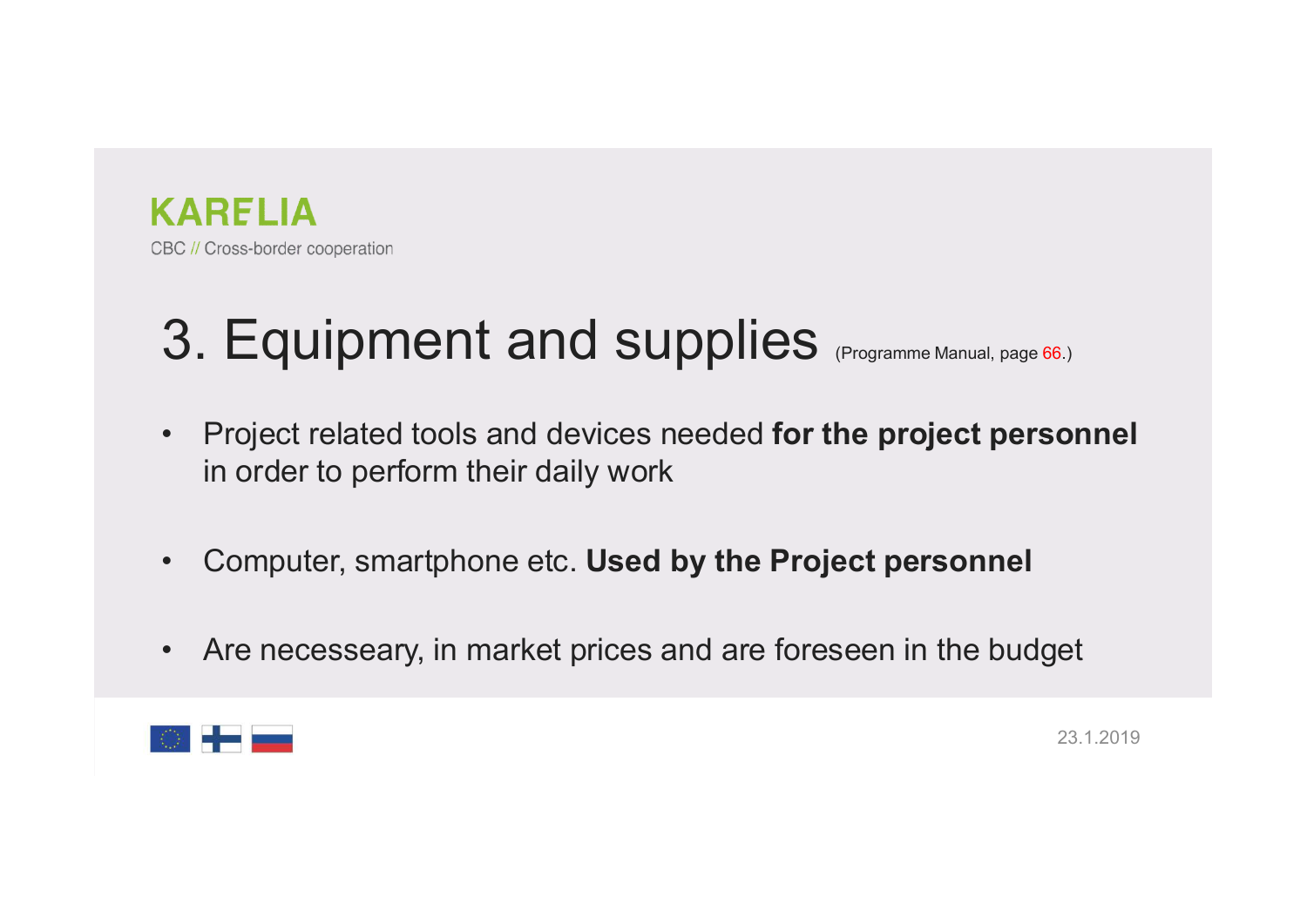

# 4. Small-scale investments (Programme Manual, page 66.)

- **EXARELIA**<br>• Consecution cooperation<br>• Tools and devices related to the activities and outputs of the Project<br>• Tools and devices related to the activities and outputs of the Project Project EC // Cross-border cooperation<br>
4. Small-scale investments <sub>(Programme Manual, page 66.)</sub><br>
• Tools and devices related to the activities and outputs of the<br>
• Are not used by the project personnel<br>
• The output is a classr
- 
- <sup>BC // Cross-border cooperation</sup><br>
 Tools and devices related to the activities and outputs of the<br>
 Tools and devices related to the activities and outputs of the<br>
 Are not used by the project personnel<br>
 The output is etc.)

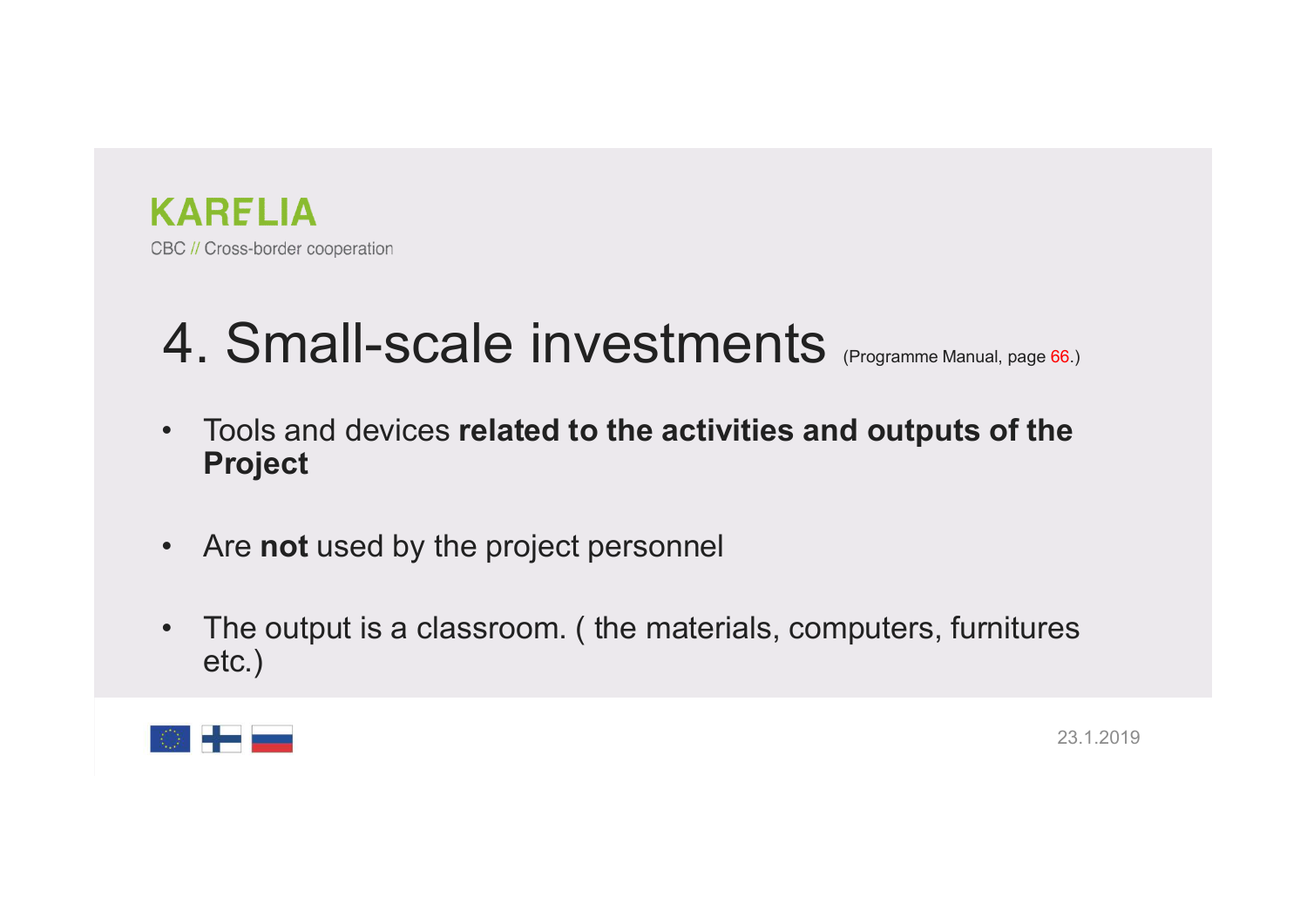

## **KARELIA**<br>BC // Cross-border cooperation<br>5. External expertise and services<br>• The cost of an external expert / service provider FRIM BE VICTOSS-border cooperation<br>
• The cost of an external expertise and services<br>
• The cost of an external expert / service provider<br>• The work, that cannot be done by the Project personnel **EXECT A BC // Cross-border cooperation**<br>
• The cost of an external expertise and services<br>
• The cost of an external expert / service provider<br>
• The work, that cannot be done by the Project personnel<br>
• Is foreseen in th

(Programme Manual, page 68. Procurement: page 80. )

- 
- 
- **EXECT ADELIA**<br> **190** *N* Cross-border cooperation<br> **5.** External experience and service and services<br>
 The cost of an external expert *l* service provider<br>
 The work, that cannot be done by the Project personnel<br>
 Is f Is foreseen in the budget, is based on a contract and is paid against invoices. **5. External experience and services**<br>
Fregramme Manual, page 68. Procurement: page 80.)<br>
• The cost of an external expert / service provider<br>
• The work, that cannot be done by the Project personnel<br>
• Is foreseen in the
- 

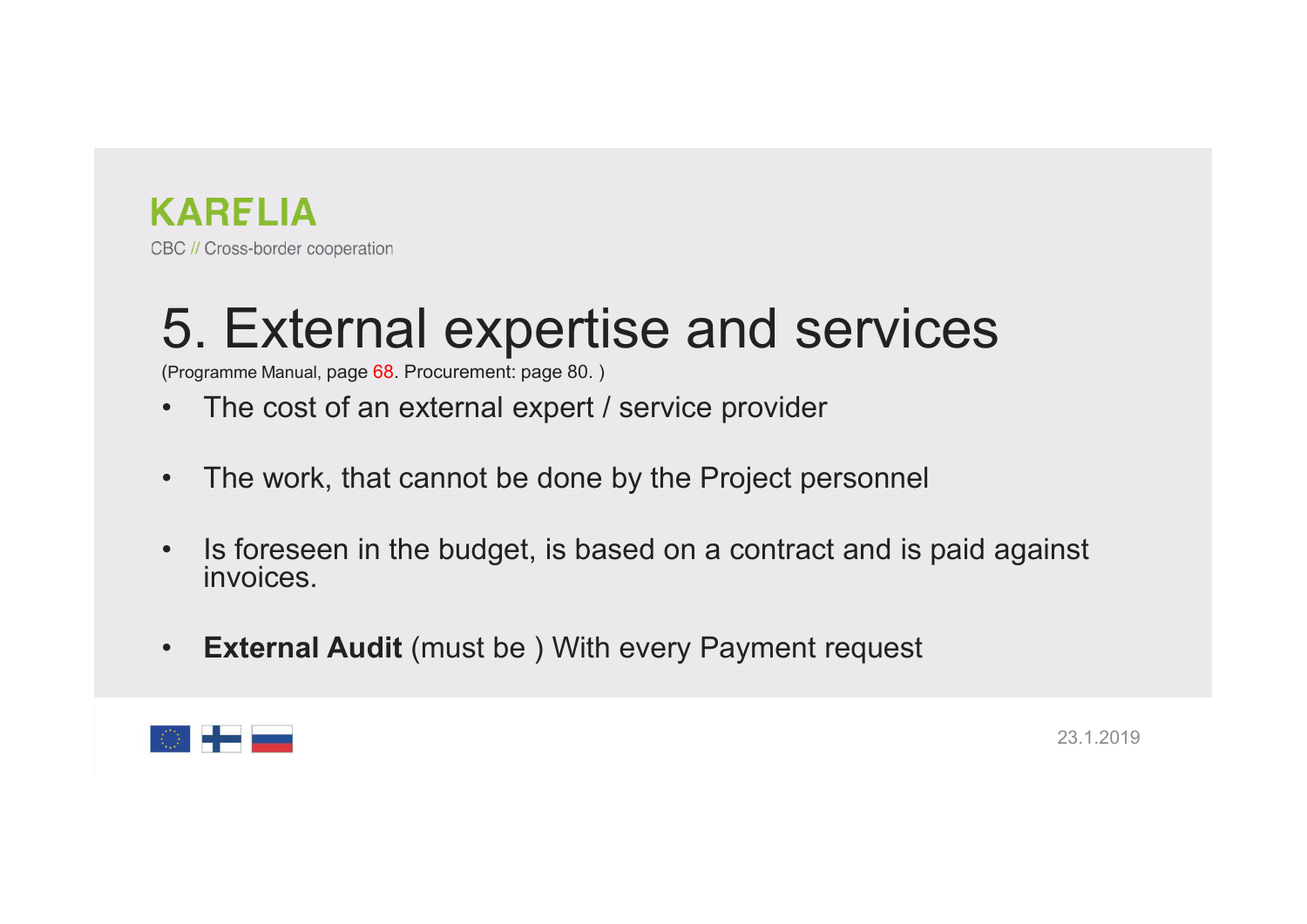

# ERELIA<br>BC // Cross-border cooperation<br>**6. Administrative costs** (Programme Manual, page 69.)<br>• Is linked to the project implementation and is funded by flat rate

- **EXARELIA**<br>• Is linked to the project implementation and is funded by flat rate<br>• Is linked to the project implementation and is funded by flat rate<br>• Linked Contemplementation and is funded by flat rate basis. EC // Cross-border cooperation<br> **6. Administrative costs** (Programme Manual, page 69.)<br>
• Is linked to the project implementation and is funded by flat rate<br>
basis.<br>
• Max 7% of the subtotal cost of the project, excluding
- 
- BC *N* Cross-border cooperation<br>
 Is linked to the project implementation and is funded by flat rate<br>
 Max 7% of the subtotal cost of the project, excluding investments.<br>
 Daily office running costs: rent, heating, el **Administrative costs** <sub>(Programme Manual, page 69.)<br>Is linked to the project implementation and is funded by flat rate<br>basis.<br>Max 7% of the subtotal cost of the project, excluding investments.<br>Daily office running costs: </sub>

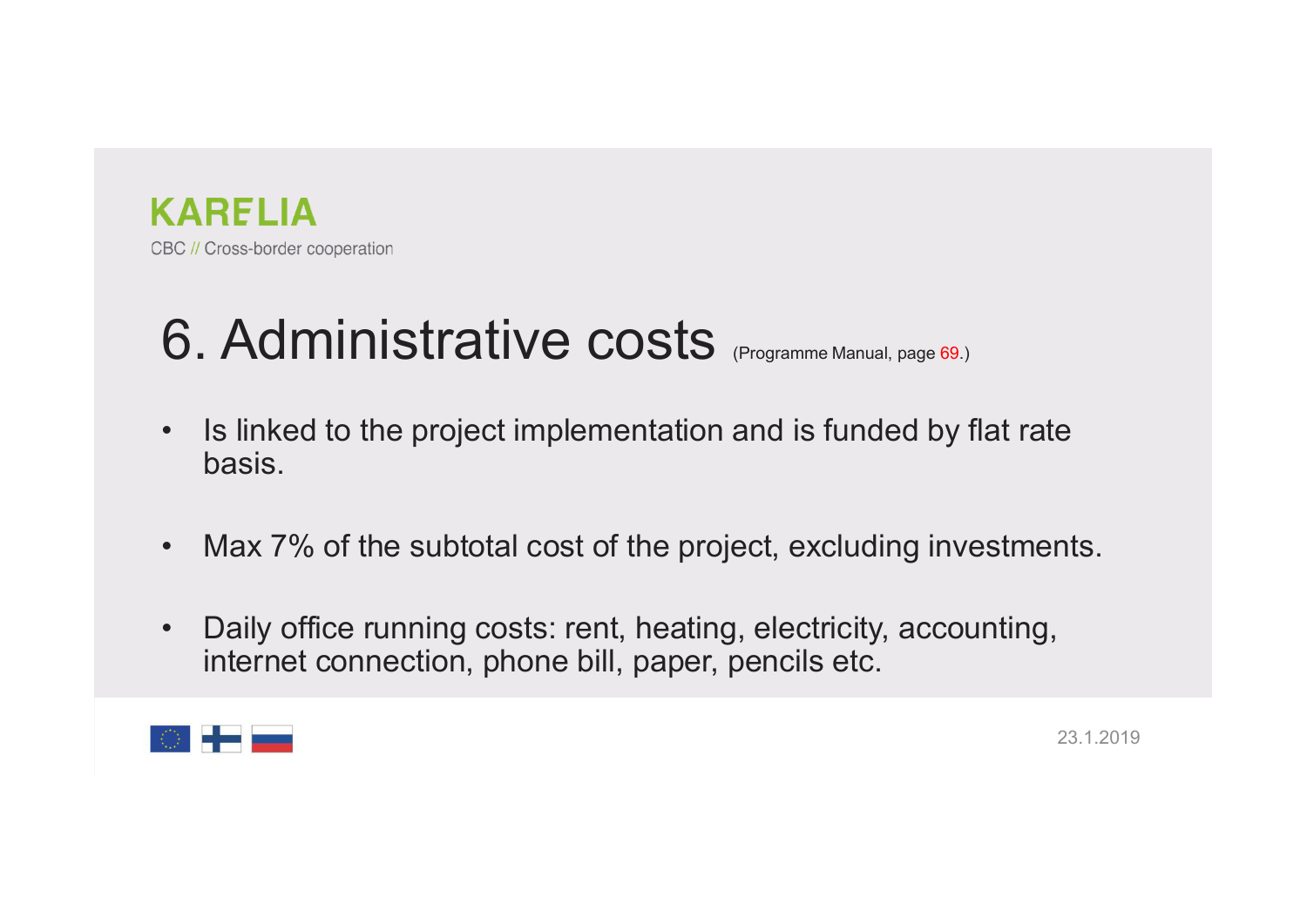

### 7. Investments (Programme Manual, page 70.)

- **EXARELIA**<br>• Is related to infrastructure such as roads, energy networks,<br>• Is related to infrastructure such as roads, energy networks,<br>• telecommunication etc. **RELIA**<br>Cross-border cooperation<br>**Investments** (Programme Manual, page 70.)<br>Is related to infrastructure such as roads, energy network<br>telecommunication etc.<br>Building materials, labour costs, external expertise and s
- FRIM BEV Cross-border cooperation<br>
 Is related to infrastructure such as roads, energy networks,<br>
 Building materials, labour costs, external expertise and services<br>
 Building materials, labour costs, external expertise RELIA<br>Cross-border cooperation<br>
Investments (Programme Manual, page 70.)<br>
Is related to infrastructure such as roads, energied<br>
Building materials, labour costs, external expended to investments.

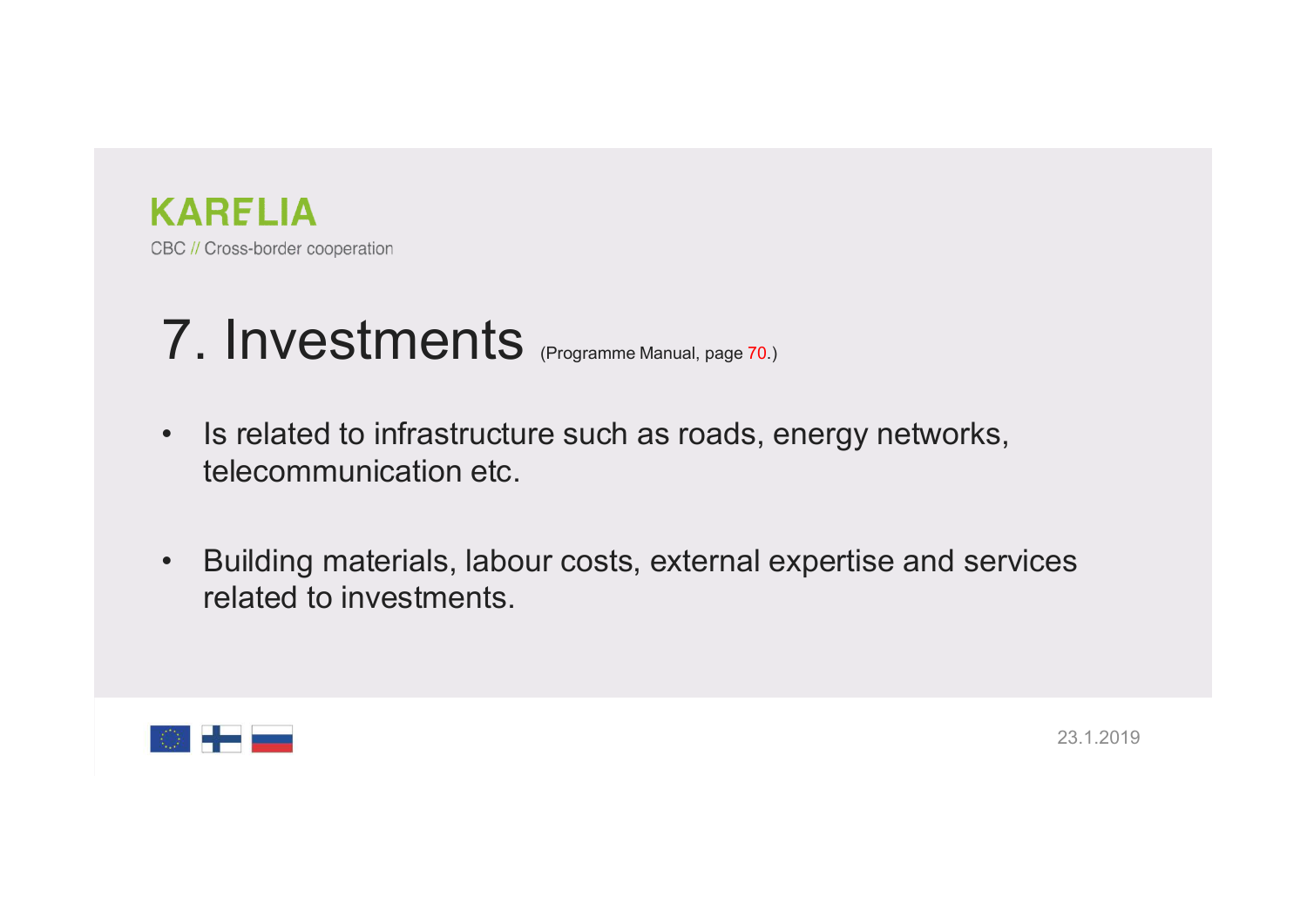

## Project Finance ERTHA<br>
BC // Cross-border cooperation<br>
Project Finance<br>
• Programme funding max 90%<br>
• Own contribution min 10% EC // Cross-border cooperation<br>Project Finance<br>• Programme funding max 90%<br>• Own contribution min 10%

- 
- 

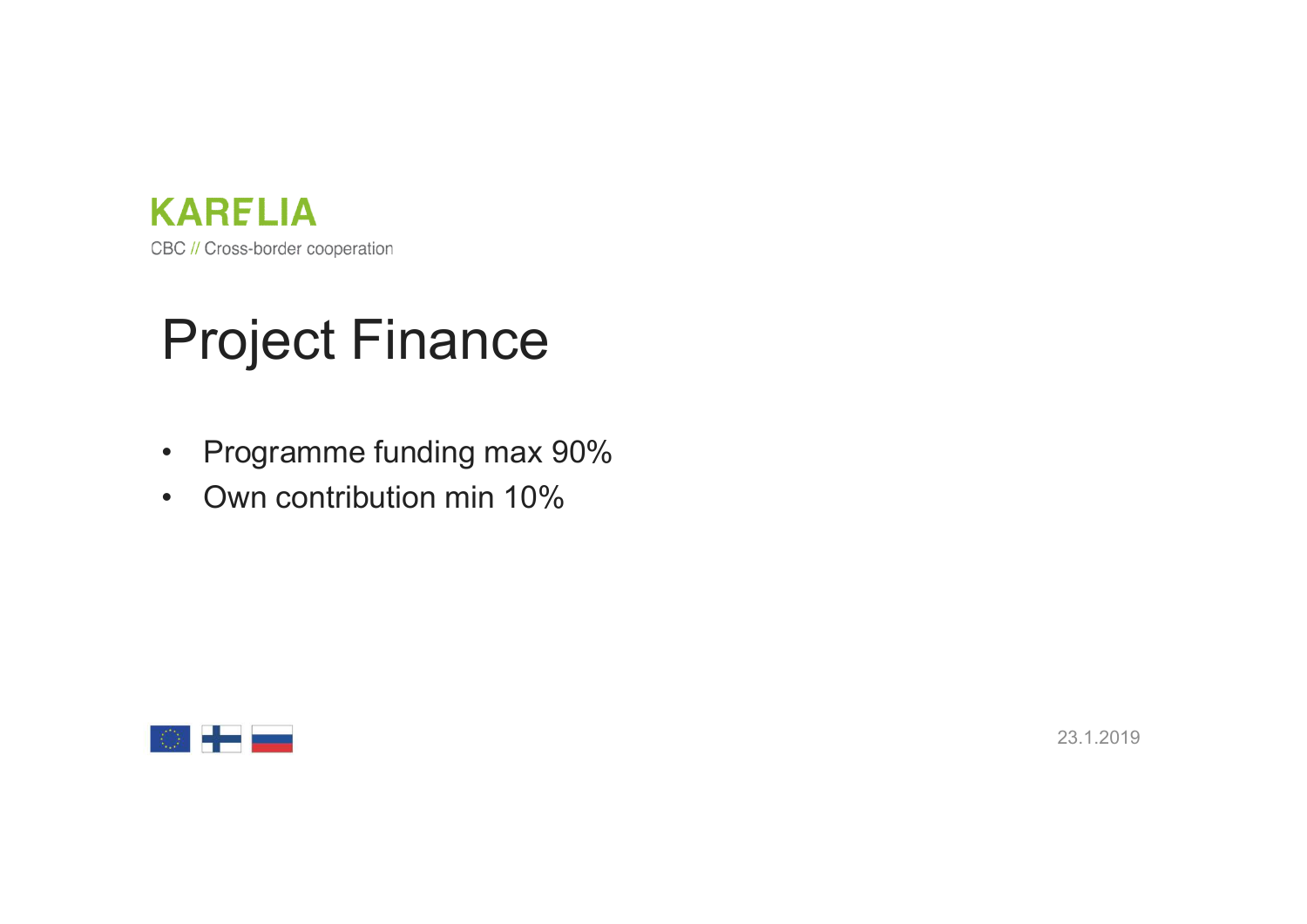

# **CARELIA**<br>BC // Cross-border cooperation<br>• 10% of Project costs is covered by the project Partners (al FRIM BC // Cross-border cooperation<br>
FRIM CONTRIDUTION (Programme Manual, page 78.)<br>
10% of Project costs is covered by the project Partners (all)<br>
100% of the project **eligible costs** are reported in the financial

- 
- FOW CONTRIBUTION<br>• 10% of Project costs is covered by the project Partners (all)<br>• 10% of the project eligible costs are reported in the financial<br>• 100% of the project eligible costs are reported in the financial<br>• report RELIA<br>
Cross-border cooperation<br>
10% of Project costs is covered by the project Partners (all)<br>
100% of the project **eligible costs** are reported in the financial<br>
report and max 90% is being applied from the Programme

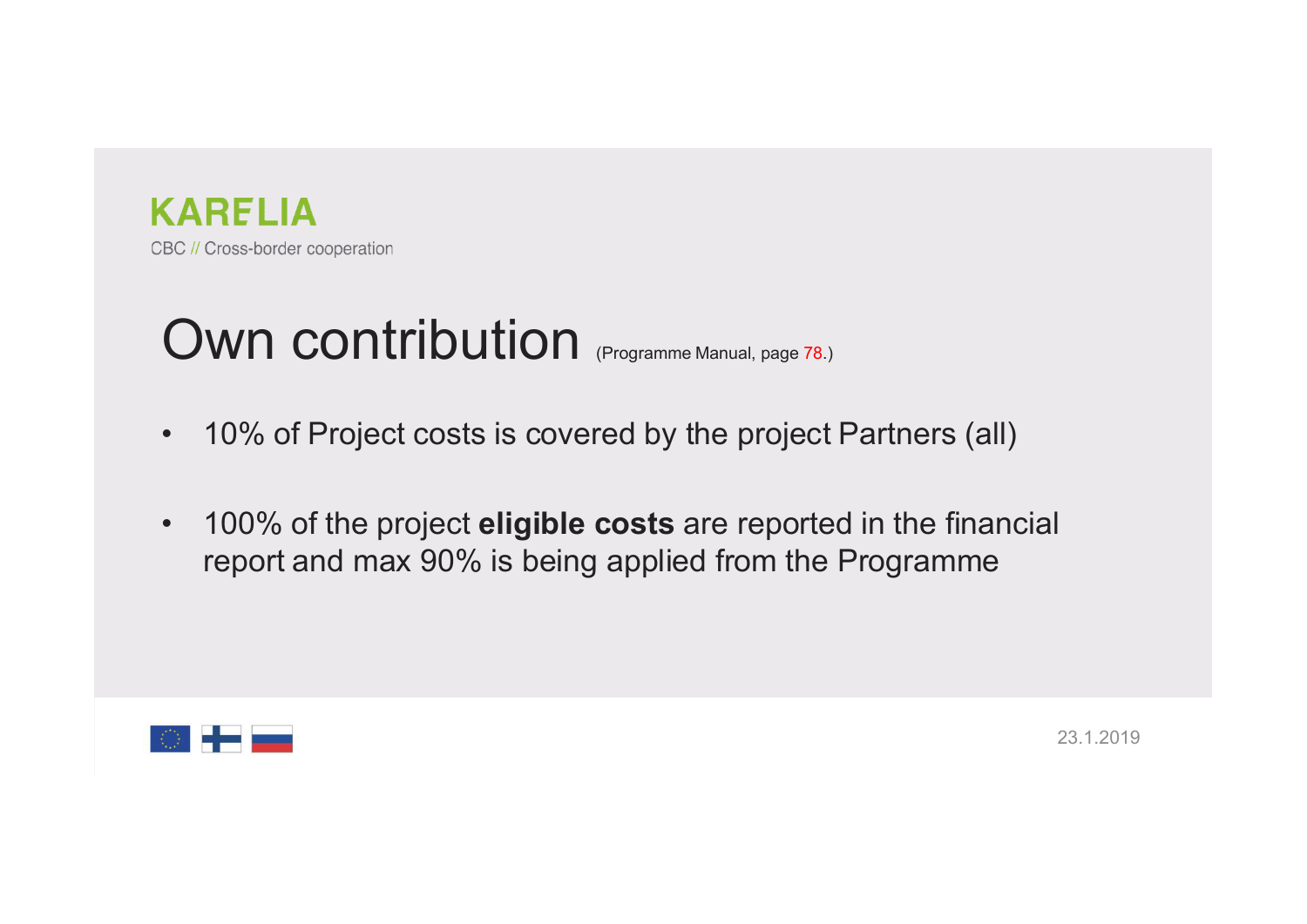

#### Accounting

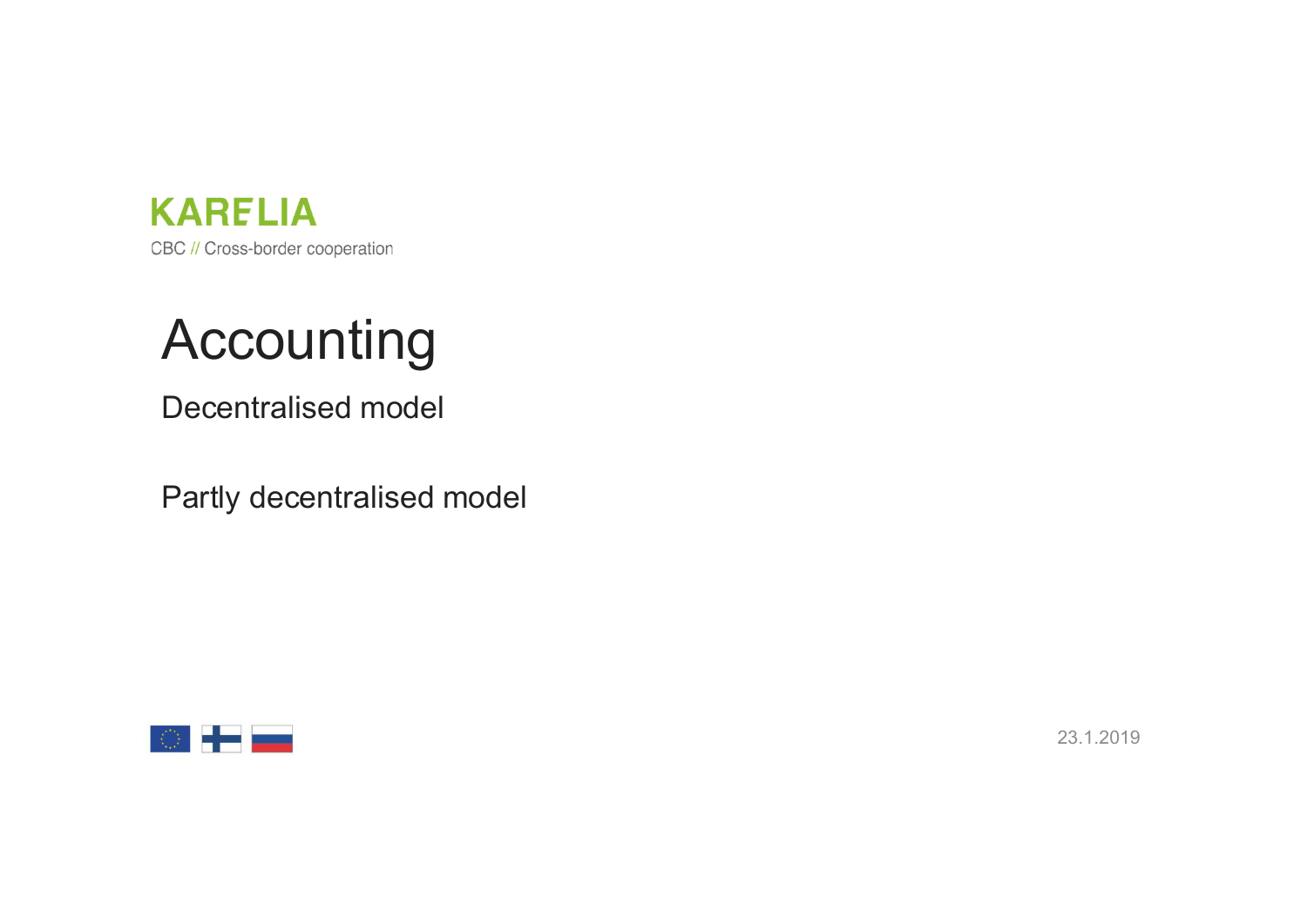

## ERELIA<br>BC // Cross-border cooperation<br>**Decentralised model** <sub>(Programme Manual, page 50.)<br>• The project costs are recorded into lead partner's and partner's accounting records</sub> • The project costs are recorded into lead partner`s and partner`s accounting records<br>• The project costs are recorded into lead partner`s and partner`s accounting records<br>• External audit for every partner with Financial EXTELIA<br>• Cross-border cooperation<br>• The project costs are recorded into lead partner's and partner's accounting records<br>• External audit for every partner with Financial report<br>• The lead parner is responsible for maintai EBC // Cross-border cooperation<br>
• The project costs are recorded into lead partner's and partner's accounting records<br>
• External audit for every partner with Financial report<br>
• The lead parner is responsible for maintai ERTELIA<br>
• The project cooperation<br>
• The project costs are recorded into lead partner's and partner's accounting records<br>
• External audit for every partner with Financial report<br>
• The lead parner is responsible for main BC // Cross-border cooperation<br> **Decentralised model** (Programme Manual, pe<br>
• The project costs are recorded into lead partner's and partner's accorded<br>
• External audit for every partner with Financial report<br>
• The lead

- 
- 
- 
- 
- 

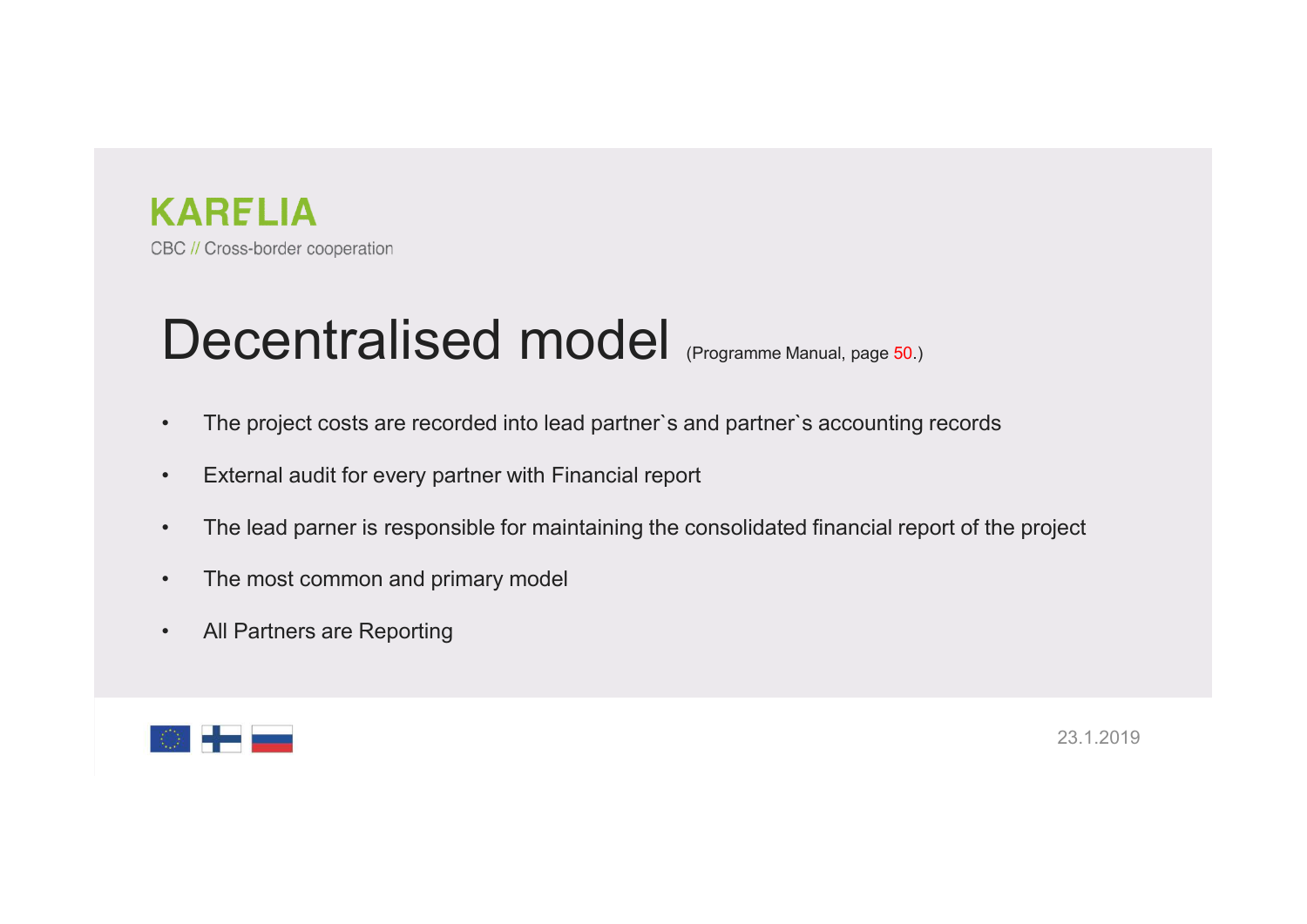

## **KARELIA**<br>BC // Cross-border cooperation<br>**Partly decentralised model** (Programme Manual, page 50.)<br>• IF only minor **salary** and travel costs will be incurred to a project parner<br>• The partner pays the incurred costs first FORTLIA<br>• IF only minor salary and travel costs will be incurred to a project parner<br>• IF only minor salary and travel costs will be incurred to a project parner<br>• The partner pays the incurred costs first and then charges Fartly decentralised model (Programme Manual, page 50.)<br>• If only minor salary and travel costs will be incurred to a project parner<br>• The partner pays the incurred costs first and then charges the costs from the partner a ERTLIA<br>
BE // Cross-border cooperation<br>
• IF only minor salary and travel costs will be incurred to a<br>
• The partner pays the incurred costs first and then charges<br>
• Invoicing partner and Reporting partner<br>
• Arrangement • Arrangement is approved by the Managing authority and the Lead partner Manual, page 50.)<br>• IF only minor salary and travel costs will be incurred to a project parner<br>• The partner pays the incurred costs first and then c **Partly decentralised model (Programme Manual, page 50.**<br>• IF only minor salary and travel costs will be incurred to a project parner<br>• The partner pays the incurred costs first and then charges the costs from the partner

- 
- invoice
- 
- 
- 

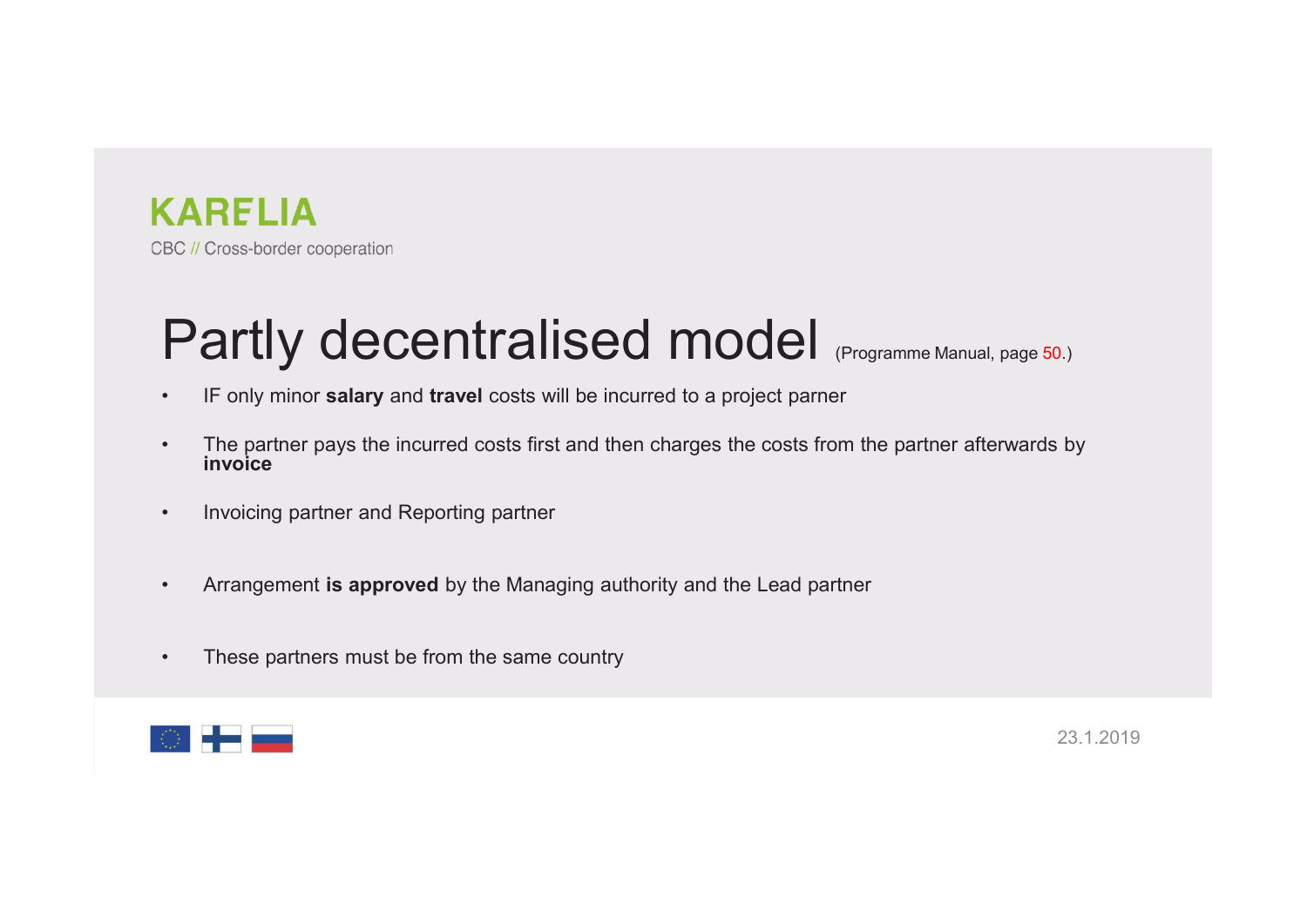

## **Example 2016**<br>BC // Cross-border cooperation<br>**Value Added Tax**<br>**Non eligible:**<br>Organisation can recover the VAT = Budgeting without the VA **KARELIA<br>BC // Cross-border cooperation**<br>**Value Added Tax**<br>Non eligible:<br>Organisation can recover the VAT = Budge

**KARELIA**<br>
Be<sup>n/Crossborder cooperation<br> **Value Added Tax**<br> **Non eligible:**<br>
Organisation can recover the VAT = Budgeting without the VAT<br>
Eligible:</sup> **KARELIA**<br>
De *N* Cross-border cooperation<br> **Value Added Tax**<br>
Organisation can recover the VAT = Budgeting without the VAT<br> **Eligible:**<br>
Organisation can't recover the VAT = Budgeting with the VAT<br>
• If not sure, contact **Value Added Tax**<br> **Non eligible:**<br>
Organisation can recover the VAT = Budgeting without the VAT<br> **Eligible:**<br>
Organisation can't recover the VAT = Budgeting with the VAT<br>
• If not sure, contact to your tax authority<br>
• H

#### Eligible: